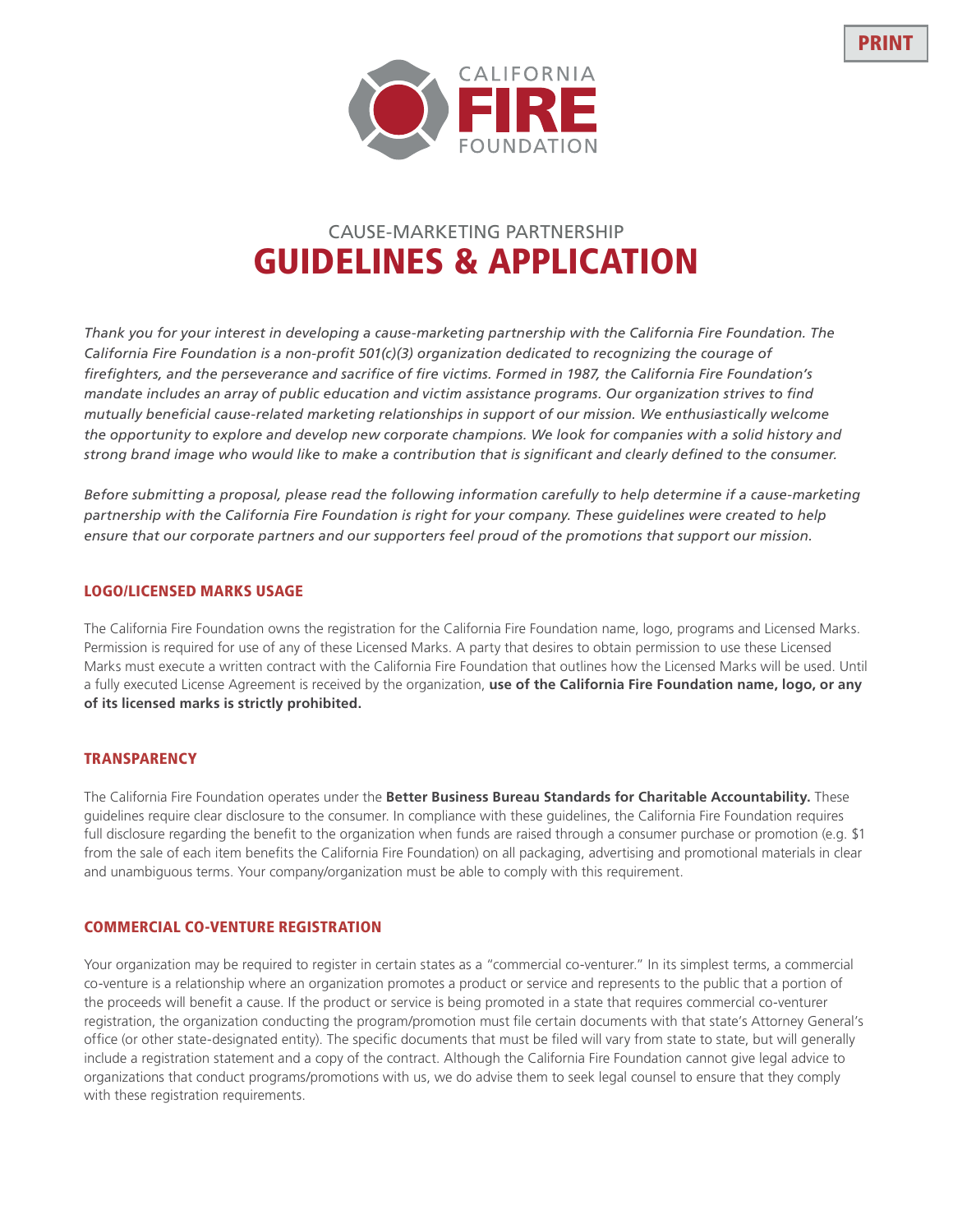

#### BRAND PILLARS

*Any product or service included in a cause-marketing agreement should embody or promote the five key pillars of the CALIFORNIA FIRE FOUNDATION brand:*

- **• Hope & Inspiration**
- **• Sacrifice**
- **• Empowerment**
- **• Community**
- **• Passion & Excellence**

#### RESTRICTED CATEGORIES

- **• Tobacco**
- **• Firearms**
- **• Adult/violently graphic websites/products**

### MINIMUM REQUIREMENTS

*The California Fire Foundation will only review cause-marketing proposals that meet the following established minimum requirements:*

- Minimum of one year of established business operations for your organization.
- Minimum percentage contribution of the retail price for cause-related products or services is recommended.
- A minimum contribution is recommended (accumulated from agreed upon percentage as discussed by each party).
- Adherence to the Better Business Bureau's guidelines for charitable giving, which stipulates full disclosure to the consumer on all packaging, advertising and promotional materials in clear, unambiguous terms (e.g. \$1 from the sale of each item benefits the California Fire Foundation).
- Agreement to disseminate educational information about programs and services of the California Fire Foundation with every cause-marketing initiative is preferred.
- Agreement to publish our name/logo, web site address and phone number with every cause-marketing initiative to connect consumers to our organization.
- **• Until a fully executed Memorandum of Understanding is received by the California Fire Foundation, use of the name, logo or any of its licensed marks is strictly prohibited and punishable by law.**

#### IMPORTANT INFORMATION

- The California Fire Foundation does not sell, loan or distribute its mailing list or email addresses to any company or individual.
- The California Fire Foundation does not endorse any company's products or services. Material cannot include any wording that suggests endorsement or approval of a product or service by the California Fire Foundation.
- The California Fire Foundation cannot be responsible for any product, service or event costs.
- Any use of the Licensed Marks must be approved in writing by a California Fire Foundation representative before they are distributed or publicized in any way.
- The California Fire Foundation cannot direct any funds raised by our partners towards specific families, individuals, or incidents.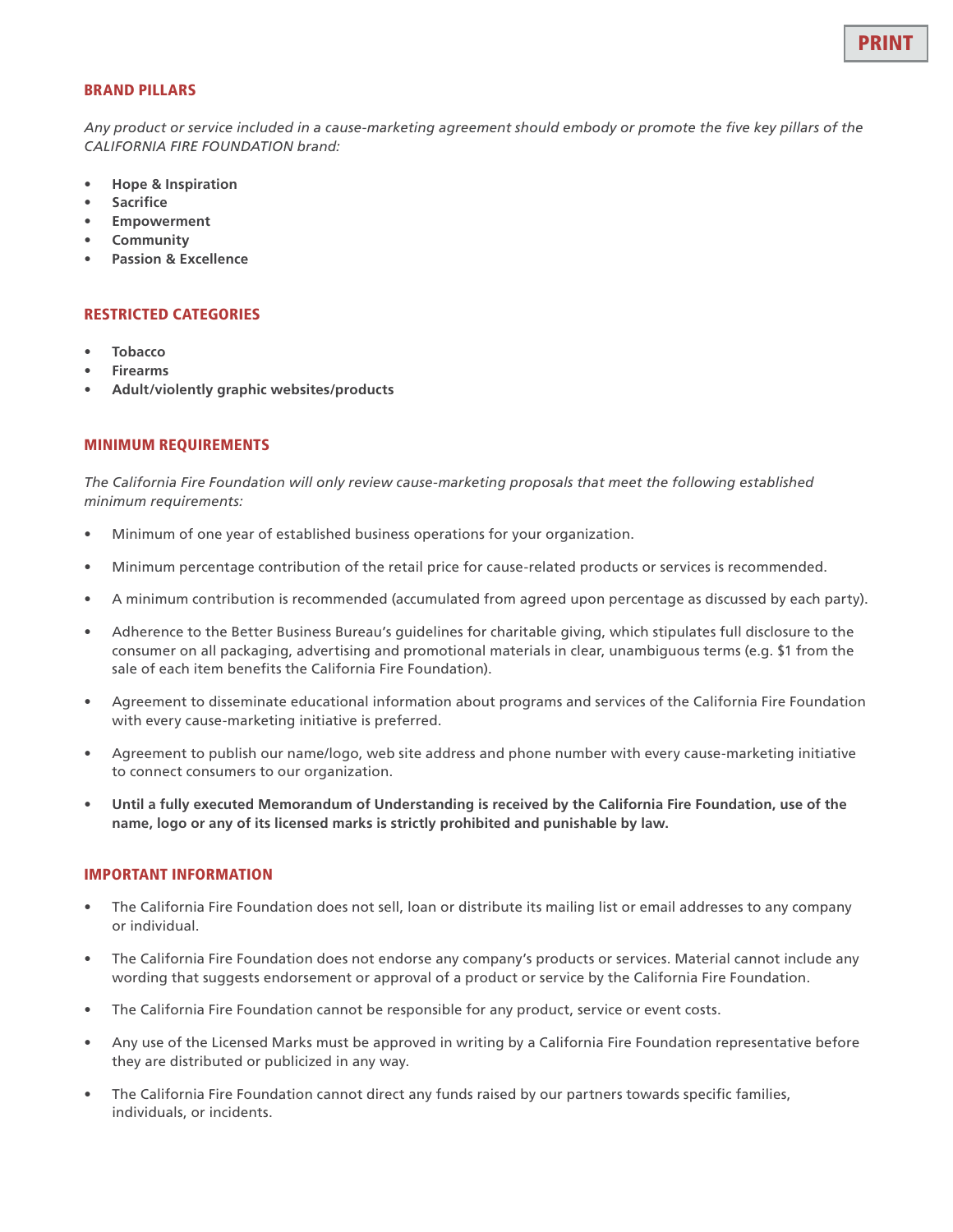



## THE CALIFORNIA FIRE FOUNDATION CAUSE-MARKETING PARTNERSHIP APPLICATION

*Thank you for thinking of the California Fire Foundation, a non-profit 501 (c)(3) organization dedicated to recognizing the courage of firefighters, and the perseverance and sacrifice of fire victims. Formed in 1987, the California Fire Foundation's mandate includes an array of public education and victim assistance projects. Please complete and submit the following cause-marketing application.*

## BASIC INFORMATION

| <b>COMPANY OVERVIEW</b>                                      |                                                                                                                                         |  |
|--------------------------------------------------------------|-----------------------------------------------------------------------------------------------------------------------------------------|--|
|                                                              |                                                                                                                                         |  |
|                                                              |                                                                                                                                         |  |
| <b>PARTNERSHIP OVERVIEW</b>                                  |                                                                                                                                         |  |
| Proposed promotion concept (event or product) and objective: |                                                                                                                                         |  |
|                                                              |                                                                                                                                         |  |
|                                                              |                                                                                                                                         |  |
|                                                              | Brief description of outreach plan, including website, advertising, and marketing promotion:                                            |  |
|                                                              |                                                                                                                                         |  |
|                                                              |                                                                                                                                         |  |
|                                                              | Percent of retail or ticket price donated to CFF: _______________________________ Minimum guaranteed donation: ________________________ |  |
|                                                              |                                                                                                                                         |  |
|                                                              |                                                                                                                                         |  |